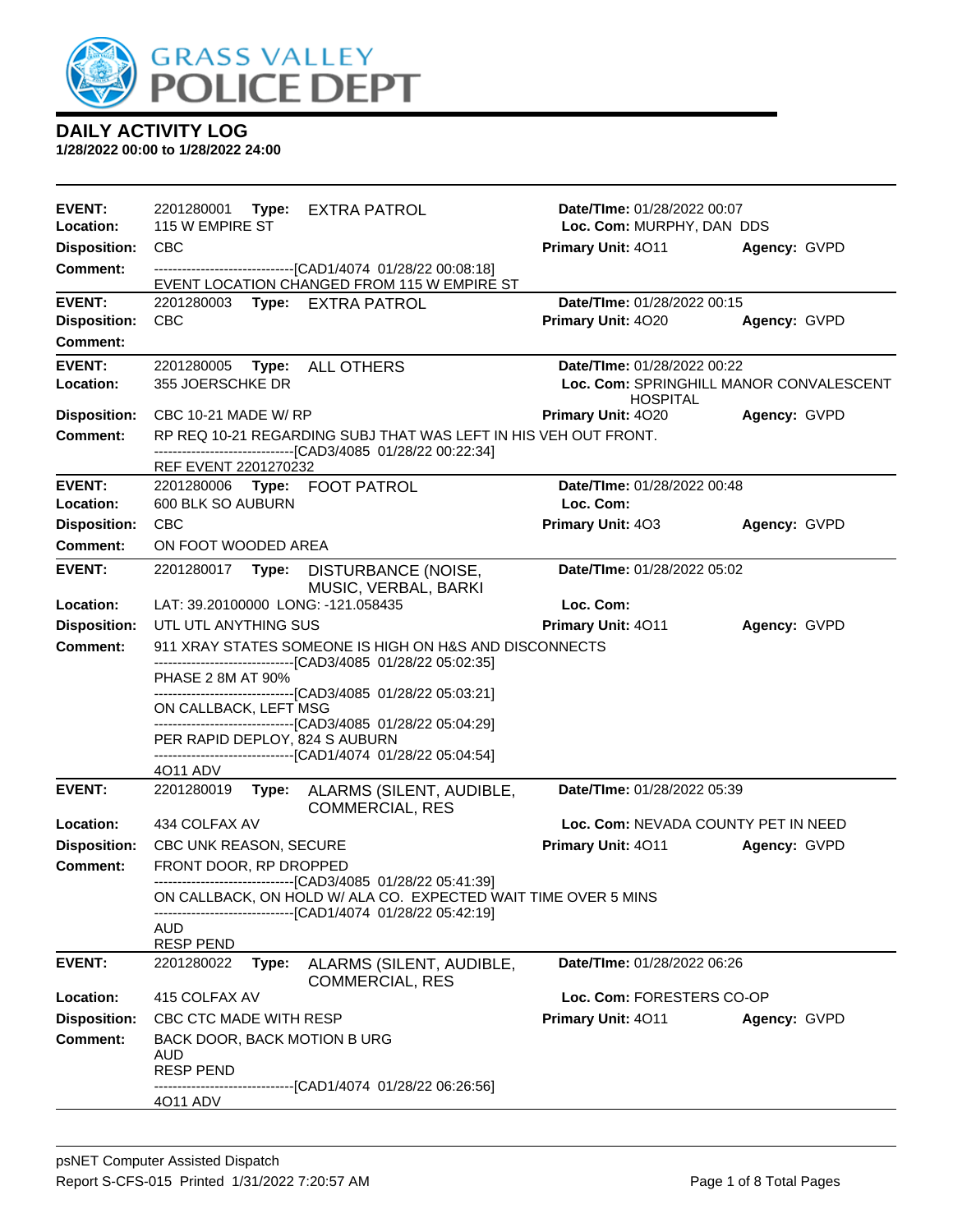

| <b>EVENT:</b>       | 2201280024                                                                              | Type: | <b>SUSPICIOUS CIRCUMSTANCE</b>                                                                                                                                                                                           | Date/TIme: 01/28/2022 06:36 |                                          |
|---------------------|-----------------------------------------------------------------------------------------|-------|--------------------------------------------------------------------------------------------------------------------------------------------------------------------------------------------------------------------------|-----------------------------|------------------------------------------|
| Location:           |                                                                                         |       | (VEHICLE, PERSON<br>IDAHO MARYLAND RD/SPRINGHILL DR                                                                                                                                                                      | Loc. Com:                   |                                          |
| <b>Disposition:</b> | <b>GOA</b>                                                                              |       |                                                                                                                                                                                                                          | Primary Unit: 4017          | Agency: GVPD                             |
| <b>Comment:</b>     |                                                                                         |       | 911 RPT'G A TRAILER PARKED ON IDAHO MARYLAND ON THE SIDE OF THE ROADWAY W/SMEARED MUD ON<br>THE SIDE THAT SAYS HUMAN TRAFFICKING. RP FEELS IT SHOULD BE LOOKED AT.<br>---------------------[CAD1/4074_01/28/22_06:36:55] |                             |                                          |
| <b>EVENT:</b>       | 4011 ADV<br>2201280035                                                                  |       | <b>FOOT PATROL</b>                                                                                                                                                                                                       | Date/TIme: 01/28/2022 08:16 |                                          |
| Location:           | LOMA RICA RANCH                                                                         | Type: |                                                                                                                                                                                                                          | Loc. Com:                   |                                          |
| <b>Disposition:</b> | <b>CBC</b>                                                                              |       |                                                                                                                                                                                                                          | Primary Unit: 4017          | Agency: GVPD                             |
| <b>Comment:</b>     | ON FOOT                                                                                 |       | QUARTER MILE UP IDAHO MARYLAND FROM BRUNSWICK                                                                                                                                                                            |                             |                                          |
| <b>EVENT:</b>       | 2201280039                                                                              | Type: | <b>COMMUNITY POLICING</b><br><b>ACTION</b>                                                                                                                                                                               | Date/TIme: 01/28/2022 08:34 |                                          |
| <b>Disposition:</b> | <b>CBC</b>                                                                              |       |                                                                                                                                                                                                                          | Primary Unit: 4017          | Agency: GVPD                             |
| <b>Comment:</b>     |                                                                                         |       |                                                                                                                                                                                                                          |                             |                                          |
| <b>EVENT:</b>       | 2201280040                                                                              | Type: | DISTURBANCE (NOISE,<br>MUSIC, VERBAL, BARKI                                                                                                                                                                              | Date/TIme: 01/28/2022 08:34 |                                          |
| Location:           | 115 UNION JACK ST                                                                       |       |                                                                                                                                                                                                                          | Loc. Com:                   |                                          |
| <b>Disposition:</b> |                                                                                         |       | CBC INFO TO BE PASSED ALONG TO NIGHTSHIFT                                                                                                                                                                                | Primary Unit: 4018          | Agency: GVPD                             |
| <b>Comment:</b>     | RP REQ 10-21 REF A MOTORCYCLE THAT DRIVES ACROSS BENNETT WAKING PEOPLE UP EVERY MORNING |       |                                                                                                                                                                                                                          |                             |                                          |
| <b>EVENT:</b>       | 2201280065                                                                              | Type: | TRAFFIC (DUI, PARKING,<br>SPEED, HAZ                                                                                                                                                                                     | Date/TIme: 01/28/2022 10:22 |                                          |
| Location:           | 20 STATE/49/20 RAMP                                                                     |       |                                                                                                                                                                                                                          | Loc. Com: WB                |                                          |
| <b>Disposition:</b> | HBD INFO TO CHP                                                                         |       |                                                                                                                                                                                                                          | <b>Primary Unit:</b>        | Agency: GVPD                             |
| <b>Comment:</b>     | <b>CHP</b>                                                                              |       | 911 RPT'G WHI VW RABBIT DRIVING 23103 SPEEDING AND PASSED ON THE LEFT HAND SHOULDER/XFER TO                                                                                                                              |                             |                                          |
| <b>EVENT:</b>       | 2201280071                                                                              | Type: | ***** EVENT CLOSED BY CAD1 WITH COMMENT-INFO TO CHP<br>911 UNKNOWN                                                                                                                                                       | Date/TIme: 01/28/2022 10:37 |                                          |
|                     |                                                                                         |       | (HANGUPS, ABAN'S)                                                                                                                                                                                                        |                             |                                          |
| Location:           | 300 SIERRA COLLEGE DR # 250                                                             |       |                                                                                                                                                                                                                          | Loc. Com:                   |                                          |
| <b>Disposition:</b> | HBD LOG PER 401                                                                         |       |                                                                                                                                                                                                                          | <b>Primary Unit:</b>        | Agency: GVPD                             |
| Comment:            | 911 BEEPING TONE                                                                        |       |                                                                                                                                                                                                                          |                             |                                          |
|                     | TONES ON CALLBACK AS WELL                                                               |       | ---------------------------[CAD3/4056 01/28/22 10:38:13]<br>-------------------------------[CAD1/3675 01/28/22 10:38:53]                                                                                                 |                             |                                          |
|                     | 911 OPEN LINE W/ FAX MACHINE                                                            |       | ***** EVENT CLOSED BY CAD1 WITH COMMENT-LOG PER 401                                                                                                                                                                      |                             |                                          |
| <b>EVENT:</b>       |                                                                                         |       | 2201280077 Type: VANDALISM                                                                                                                                                                                               | Date/TIme: 01/28/2022 11:22 |                                          |
| Location:           | 125 BERRYMAN ST #3                                                                      |       |                                                                                                                                                                                                                          | Loc. Com:                   |                                          |
| <b>Disposition:</b> | <b>RPT</b>                                                                              |       |                                                                                                                                                                                                                          | Primary Unit: 401           | Agency: GVPD                             |
| Case No:            | G2200246                                                                                |       |                                                                                                                                                                                                                          |                             |                                          |
| Comment:            |                                                                                         |       | RP RPT'G 594 TO A WALL IN THE CARPORT. SOMEONE SPRAYPAINTED "SOH!" ON THE WALL<br>--------------------------------[CAD1/3675 01/28/22 11:40:43]                                                                          |                             |                                          |
|                     |                                                                                         |       | ISSUED CASE# G2200246 FOR AGENCY GVPD by UNIT 4O1                                                                                                                                                                        |                             |                                          |
| <b>EVENT:</b>       | 2201280081 Type: FRAUD                                                                  |       |                                                                                                                                                                                                                          | Date/TIme: 01/28/2022 12:06 |                                          |
| Location:           | 129 S AUBURN ST                                                                         |       |                                                                                                                                                                                                                          |                             | Loc. Com: GRASS VALLEY POLICE DEPARTMENT |
| <b>Disposition:</b> | <b>CBC</b>                                                                              |       |                                                                                                                                                                                                                          | Primary Unit: 401           | Agency: GVPD                             |
| <b>Comment:</b>     |                                                                                         |       | RP REQ CTC AT THE PD REF FRAUD                                                                                                                                                                                           |                             |                                          |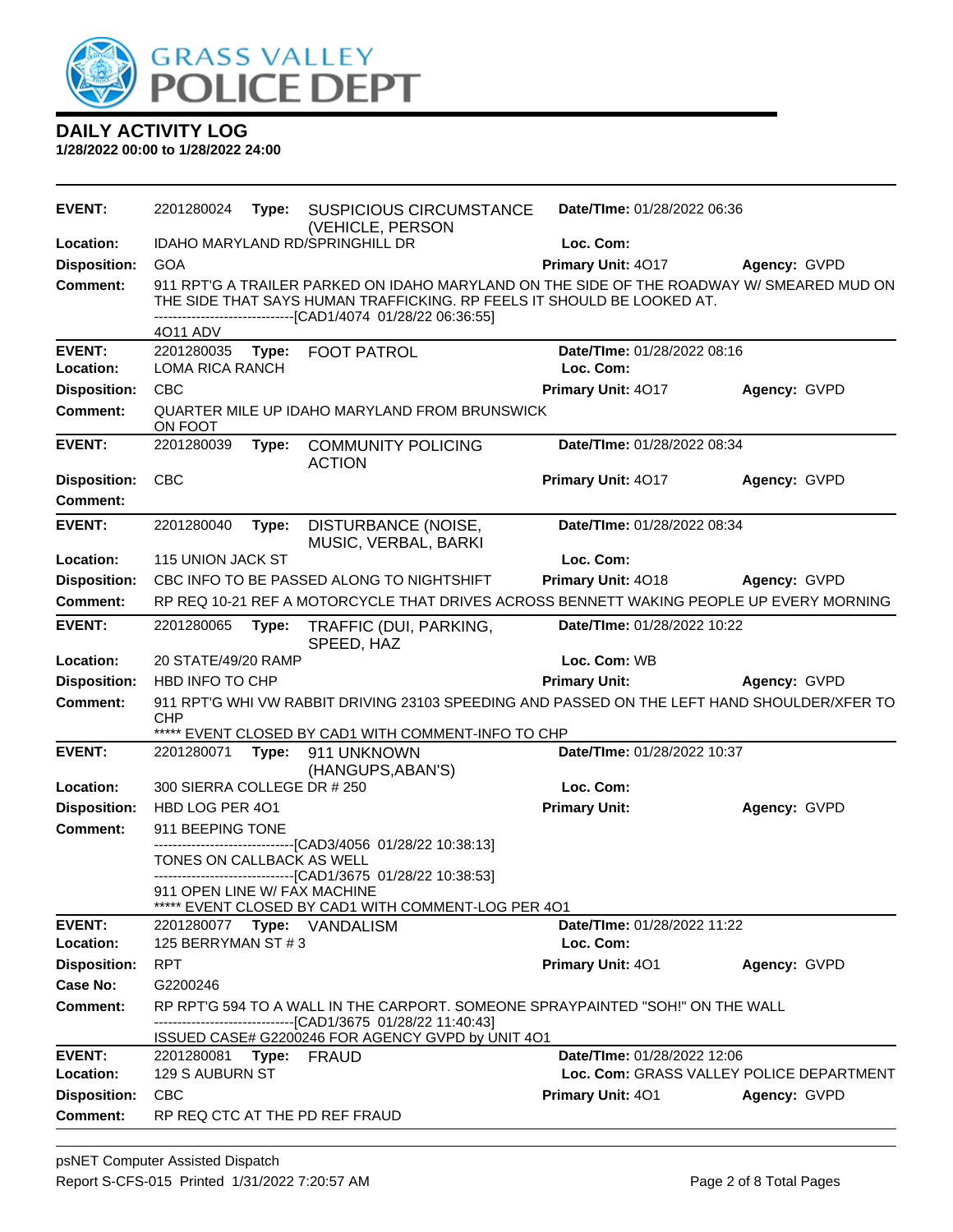

| <b>EVENT:</b>       | 2201280083                   |       | Type: GV PUBLIC WORKS - WATER<br><b>ISSUE</b>                                                                                                                                                   | Date/TIme: 01/28/2022 12:10      |              |
|---------------------|------------------------------|-------|-------------------------------------------------------------------------------------------------------------------------------------------------------------------------------------------------|----------------------------------|--------------|
| Location:           | 103 BROADVIEW AV             |       |                                                                                                                                                                                                 | Loc. Com:                        |              |
| <b>Disposition:</b> | <b>HBD PW HANDLING</b>       |       |                                                                                                                                                                                                 | <b>Primary Unit:</b>             | Agency: GVPD |
| <b>Comment:</b>     |                              |       | RP NEEDS WATER SHUTOFF IN ORDER TO FIX LEAKS                                                                                                                                                    |                                  |              |
|                     | 10-39 PW, ADV THEM TO CTC RP |       | ------------------------------[CAD3/4056_01/28/22 12:12:14]<br>***** EVENT CLOSED BY CAD3 WITH COMMENT-PW HANDLING                                                                              |                                  |              |
| <b>EVENT:</b>       | 2201280084                   |       | Type: ORDINANCES                                                                                                                                                                                | Date/TIme: 01/28/2022 12:11      |              |
|                     |                              |       | (COUNTY/MUNICIPAL)                                                                                                                                                                              |                                  |              |
| Location:           | OLYMPIA PARK RD/SUTTON WY    |       |                                                                                                                                                                                                 | Loc. Com:                        |              |
| <b>Disposition:</b> | UTL                          |       |                                                                                                                                                                                                 | Primary Unit: 4D10               | Agency: GVPD |
| <b>Comment:</b>     |                              |       | RP RPT'G TRANSIENT MALE RED/BLK HAT PANHANDLING<br>--------------------------[4D10/MDT 01/28/22 12:26]                                                                                          |                                  |              |
|                     | SUBJECT GOA                  |       |                                                                                                                                                                                                 |                                  |              |
| <b>EVENT:</b>       | 2201280093                   | Type: | TRAFFIC (DUI, PARKING,<br>SPEED, HAZ                                                                                                                                                            | Date/TIme: 01/28/2022 12:41      |              |
| Location:           | <b>867 SUTTON WAY</b>        |       |                                                                                                                                                                                                 | Loc. Com:                        |              |
| <b>Disposition:</b> | <b>CIT</b>                   |       |                                                                                                                                                                                                 | Primary Unit: 4D10               | Agency: GVPD |
| <b>Comment:</b>     |                              |       | FLAGGED DOWN FOR PARKING ISSUE                                                                                                                                                                  |                                  |              |
| <b>EVENT:</b>       | 2201280094                   | Type: | <b>SUSPICIOUS CIRCUMSTANCE</b><br>(VEHICLE, PERSON                                                                                                                                              | Date/TIme: 01/28/2022 13:12      |              |
| Location:           | 49/20 STATE/BRUNSWICK RD     |       |                                                                                                                                                                                                 | Loc. Com: NB                     |              |
| <b>Disposition:</b> | INF LOG PER 4D10             |       |                                                                                                                                                                                                 | <b>Primary Unit:</b>             | Agency: GVPD |
| <b>Comment:</b>     | <b>LEFT SAFEWAY</b>          |       | SIL 4RUNNER MISSING BACK WINDOW MATCHING DESC OF VEH THAT RECENTLY SIPHONED GAS JUST                                                                                                            |                                  |              |
|                     |                              |       | -------------------------------[CAD3/4056_01/28/22 13:22:18]<br>DISPATCH UTL THE CALL SHE IS REFERENCING. SHE SAW IT POSTED ON FACEBOOK<br>***** EVENT CLOSED BY CAD3 WITH COMMENT-LOG PER 4D10 |                                  |              |
| <b>EVENT:</b>       | 2201280095                   | Type: | <b>SUSPICIOUS CIRCUMSTANCE</b><br>(VEHICLE, PERSON                                                                                                                                              | Date/TIme: 01/28/2022 13:12      |              |
| Location:           | 763 S AUBURN ST              |       |                                                                                                                                                                                                 | Loc. Com: A & A AIR AND HEATING  |              |
| <b>Disposition:</b> | UTL                          |       |                                                                                                                                                                                                 | Primary Unit: 4018               | Agency: GVPD |
| <b>Comment:</b>     |                              |       | RP RPT'G SUSP MALE SUBJ WHO HAS BEEN IN THE PARKING LOT FOR THE LAST 20MIN GOING IN AND OUT<br>BETWEEN CARS. RP STATES SUBJ IS CARRYING A LARGE CHAIN W/ HIM.                                   |                                  |              |
|                     |                              |       | WMA DRK GRN BB HAT / SUN GLASSES / BLK TSHIRT / JEANS                                                                                                                                           |                                  |              |
|                     |                              |       | RP STATES SUBJ HAS MOVED TO THE BOTTOM OF THE PARKING LOT AND IS NEAR THE STREET ON A LOG.                                                                                                      |                                  |              |
| <b>EVENT:</b>       | 2201280097                   |       | Type: WELFARE CHECK                                                                                                                                                                             | Date/TIme: 01/28/2022 13:15      |              |
| Location:           |                              |       | IDAHO MARYLAND RD/RAILROAD AV                                                                                                                                                                   | Loc. Com:                        |              |
| <b>Disposition:</b> | CBC 98M, 98T                 |       |                                                                                                                                                                                                 | Primary Unit: 4017               | Agency: GVPD |
| <b>Comment:</b>     | FEMALE SCREAMING AT HERSELF  |       | ---------------------------------[CAD3/4056_01/28/22 13:15:27]                                                                                                                                  |                                  |              |
|                     |                              |       | EVENT LOCATION CHANGED FROM IDAHO MARYLAND/RAILROAD                                                                                                                                             |                                  |              |
|                     |                              |       | -------------------------------[4O17/MDT 01/28/22 13:37]<br>HBD XRAY, MALE HALF SOBER. XRAY RELEASED TO MALE PARTNER. 98T                                                                       |                                  |              |
| <b>EVENT:</b>       | 2201280106                   |       | Type: FOOT PATROL                                                                                                                                                                               | Date/TIme: 01/28/2022 14:11      |              |
| Location:           | 625 IDAHO MARYLAND RD        |       |                                                                                                                                                                                                 | Loc. Com: DEMARTINI 530 272 1921 |              |
| <b>Disposition:</b> |                              |       | CBC FIRE EXTINGUISHED, CAMPS LOCATED, 98T                                                                                                                                                       | Primary Unit: 4017               | Agency: GVPD |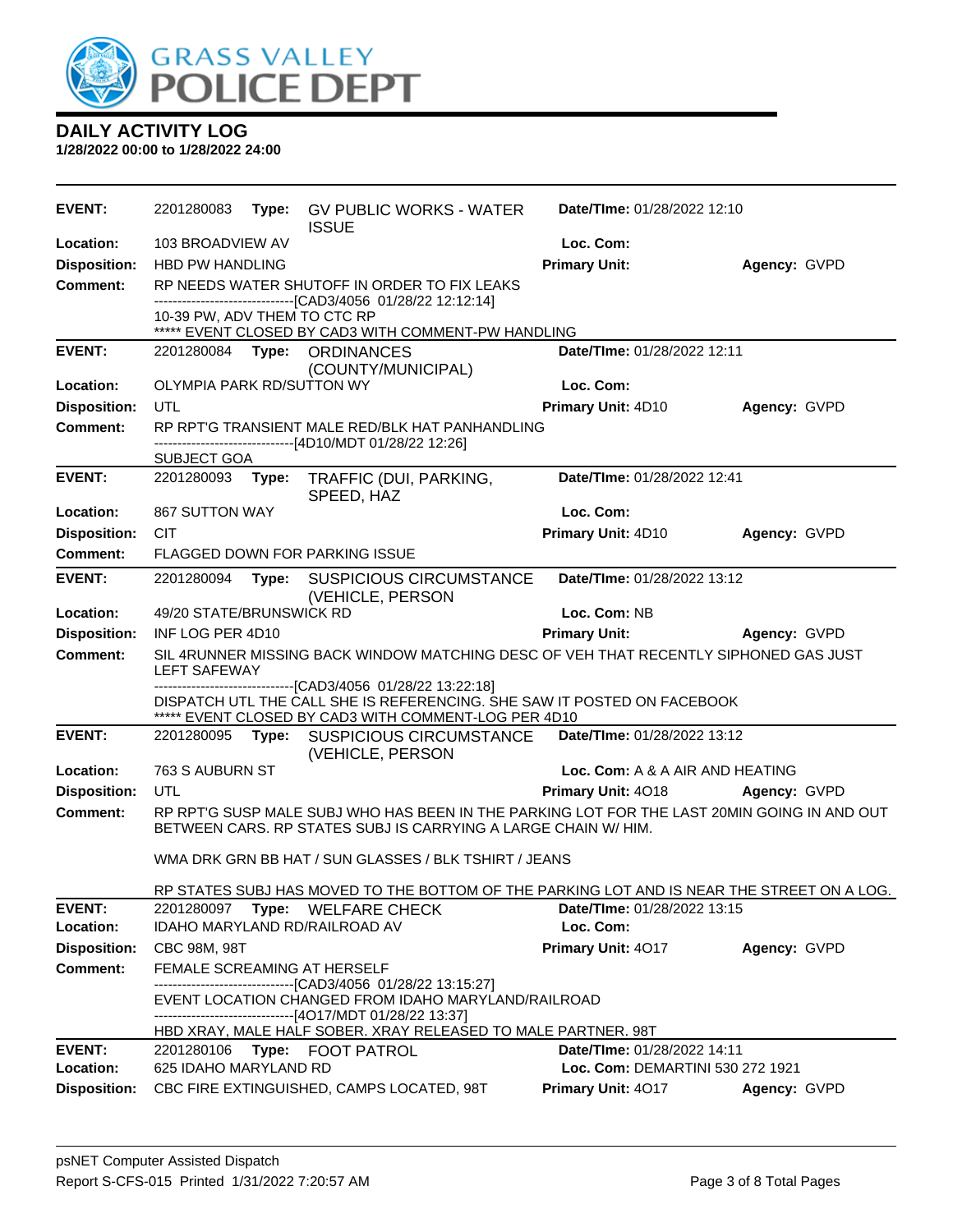

| <b>Comment:</b>     | WOODED AREA EAST OF          |       |                                                                                                                        |                                                             |                                           |
|---------------------|------------------------------|-------|------------------------------------------------------------------------------------------------------------------------|-------------------------------------------------------------|-------------------------------------------|
|                     |                              |       | -----------------------[CAD3/4056_01/28/22 14:11:38]<br>EVENT LOCATION CHANGED FROM DEMARTINI                          |                                                             |                                           |
| <b>EVENT:</b>       | 2201280115                   |       | Type: DISTURBANCE (NOISE,<br>MUSIC, VERBAL, BARKI                                                                      | Date/TIme: 01/28/2022 14:49                                 |                                           |
| Location:           | 113 DORSEY DR                |       |                                                                                                                        | Loc. Com: CALIFORNIA STATE AUTOMOBILE<br><b>ASSOCIATION</b> |                                           |
| <b>Disposition:</b> | CBC ON HIS WAY OUT           |       |                                                                                                                        | Primary Unit: 4D10                                          | Agency: GVPD                              |
| <b>Comment:</b>     | PEOPLE.                      |       | 911 RPT'G MALE SUBJ WHO IS LOCATED IN THE GRAVEL PARKING LOT IS MAKING THREATS TO KILL                                 |                                                             |                                           |
|                     |                              |       | ASSOCIATED W/ GRY SUBARU FORRESTER W/ A STORAGE CONTAINER ON TOP<br>WMA BLK HAT / RED SWEATER / JEANS                  |                                                             |                                           |
| <b>EVENT:</b>       | 2201280120                   | Type: | 911 UNKNOWN<br>(HANGUPS, ABAN'S)                                                                                       | Date/TIme: 01/28/2022 15:25                                 |                                           |
| Location:           |                              |       | LAT: 39.22755800 LONG: -121.068252                                                                                     | Loc. Com:                                                   |                                           |
| <b>Disposition:</b> | <b>HBD</b>                   |       |                                                                                                                        | <b>Primary Unit:</b>                                        | Agency: GVPD                              |
| <b>Comment:</b>     | 911 ABANDONED                |       |                                                                                                                        |                                                             |                                           |
|                     | MSG LEFT                     |       | ---------------------[CAD1/3675_01/28/22_15:27:15]                                                                     |                                                             |                                           |
|                     | ***** EVENT CLOSED BY CAD3   |       |                                                                                                                        |                                                             |                                           |
| <b>EVENT:</b>       | 2201280121                   | Type: | ANIMALS (ABUSE, LOOSE,                                                                                                 | Date/TIme: 01/28/2022 15:29                                 |                                           |
| Location:           | 556 FREEMAN LN               |       | FOUND, INJURED)                                                                                                        | 477 4630                                                    | Loc. Com: GRASS VALLEY ANIMAL CONTROL 530 |
| <b>Disposition:</b> | <b>CBC</b>                   |       |                                                                                                                        | Primary Unit: 404                                           | Agency: GVPD                              |
| <b>Comment:</b>     | <b>DETAIL</b>                |       |                                                                                                                        |                                                             |                                           |
|                     |                              |       | ----------------[CAD3/4056_01/28/22 15:29:13]<br>EVENT LOCATION CHANGED FROM ANIMAL CONTROL                            |                                                             |                                           |
| <b>EVENT:</b>       |                              |       | 2201280122 Type: ORDINANCES                                                                                            | Date/TIme: 01/28/2022 15:31                                 |                                           |
| Location:           | 109 OLYMPIA PARK RD          |       | (COUNTY/MUNICIPAL)                                                                                                     | Loc. Com: TACO BELL 530 477 8163                            |                                           |
| <b>Disposition:</b> | <b>CBC MOVING ALONG</b>      |       |                                                                                                                        | Primary Unit: 4D10                                          | Agency: GVPD                              |
| Comment:            | TACO BELL.                   |       | RP RPTG MALE DRK CLOTHING W/ BACKPACKS AND A CARDBOARD SIGN PANHANDLING ACROSS FROM                                    |                                                             |                                           |
| <b>EVENT:</b>       | 2201280132                   |       | Type: ALL OTHERS                                                                                                       | Date/TIme: 01/28/2022 16:00                                 |                                           |
| Location:           | <b>MILL ST</b>               |       |                                                                                                                        | Loc. Com: TOWARD DEL ORO                                    |                                           |
| <b>Disposition:</b> | UTL WILL KEEP AN EYE OUT     |       |                                                                                                                        | <b>Primary Unit: 4K6</b>                                    | Agency: GVPD                              |
| Comment:            |                              |       | 911 RPT'G SHE JUST SAW HER FRIENDS CHILD WHO IS RPT'D AS A RUNAWAY.                                                    |                                                             |                                           |
|                     |                              |       | LSW: BLK SWEATSHIRT BLU JEANS LONG BLN HAIR<br>HGT/511 WGT/150 EYE/HAZ HAI/BLN                                         |                                                             |                                           |
|                     | <b>RPT IS W/ YUBA COUNTY</b> |       | ------------------------[CAD1/3675_01/28/22 16:03:05]<br>--------------------------------[CAD3/4056 01/28/22 16:05:01] |                                                             |                                           |
|                     | 4K6 ADVISED                  |       |                                                                                                                        |                                                             |                                           |
| <b>EVENT:</b>       | 2201280133                   | Type: | <b>ORDINANCES</b><br>(COUNTY/MUNICIPAL)                                                                                | Date/TIme: 01/28/2022 16:04                                 |                                           |
| Location:           | 129 W MCKNIGHT WY            |       |                                                                                                                        | Loc. Com: SPD                                               |                                           |
| <b>Disposition:</b> | GOA                          |       |                                                                                                                        | Primary Unit: 4018                                          | Agency: GVPD                              |
| <b>Comment:</b>     | PANHANDLING                  |       | ENTRANCE DOOR BY SODA MACHINES<br>BACKPACK CARDBOARD SIGN WMA BEARD / DRK PLAID JACKET                                 |                                                             |                                           |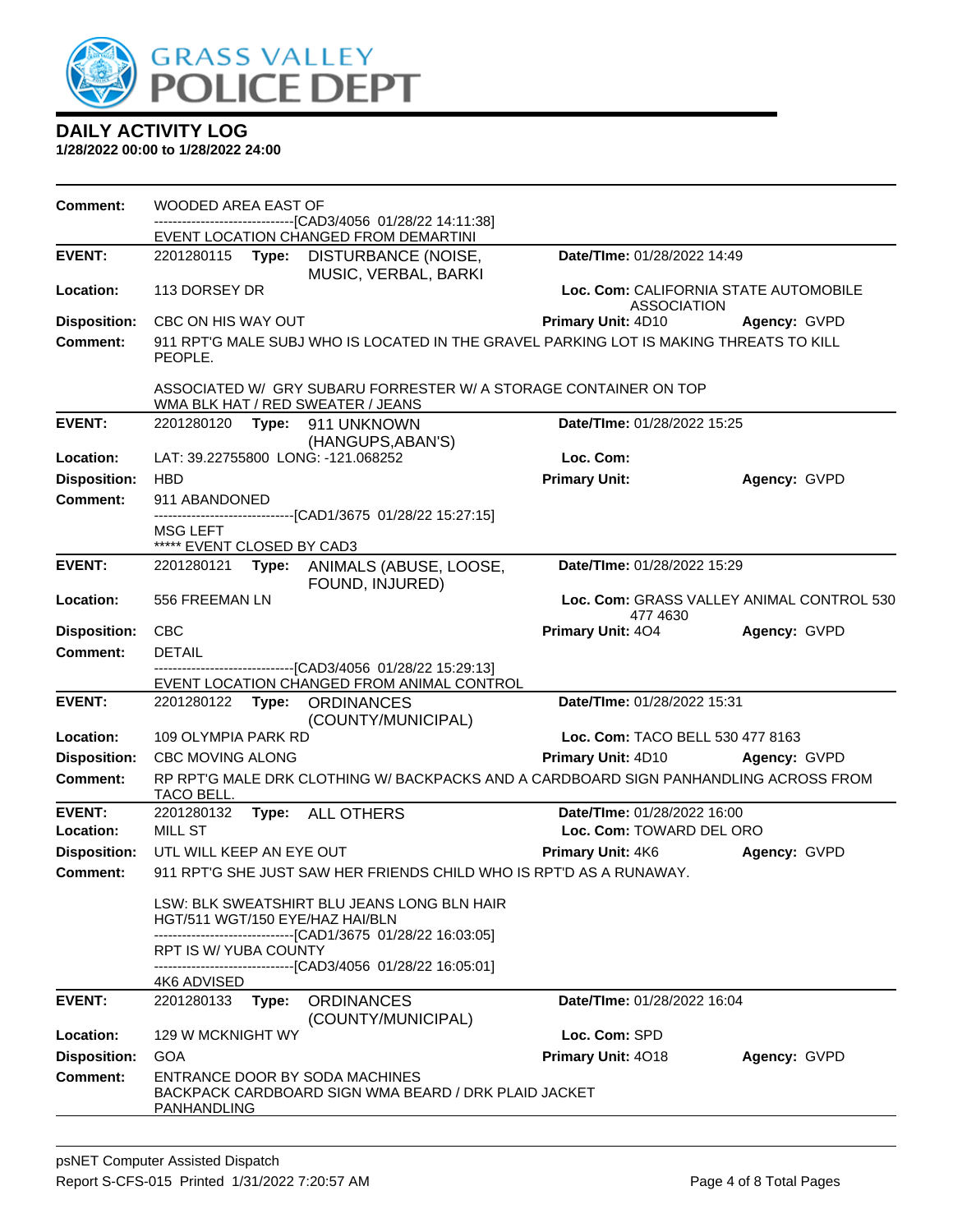

| <b>EVENT:</b>       | 2201280136                                     | Type: | <b>SUSPICIOUS CIRCUMSTANCE</b><br>(VEHICLE, PERSON                                                                                                                                                                                                                                            | Date/TIme: 01/28/2022 16:12 |              |
|---------------------|------------------------------------------------|-------|-----------------------------------------------------------------------------------------------------------------------------------------------------------------------------------------------------------------------------------------------------------------------------------------------|-----------------------------|--------------|
| Location:           | 155 JOERSCHKE DR                               |       |                                                                                                                                                                                                                                                                                               | Loc. Com:                   |              |
| <b>Disposition:</b> | UTL                                            |       |                                                                                                                                                                                                                                                                                               | Primary Unit: 4D10          | Agency: GVPD |
| <b>Comment:</b>     |                                                |       | 911 RPT'G FEMALE IN A BLK LEXUS CA PLT 5CND569, VEH IS RUNNING AND IT APPEARS DRIVER KEEPS<br>PASSING OUT AND WAKING UP. RP BELIEVES SUBJ POSS UNDER THE INFLUENCE.                                                                                                                           |                             |              |
| <b>EVENT:</b>       | 2201280140                                     | Type: | DISTURBANCE (NOISE,<br>MUSIC, VERBAL, BARKI                                                                                                                                                                                                                                                   | Date/TIme: 01/28/2022 16:23 |              |
| Location:           | 692 FREEMAN LN # A                             |       |                                                                                                                                                                                                                                                                                               | Loc. Com: RALEYS            |              |
| <b>Disposition:</b> | <b>CBC</b>                                     |       |                                                                                                                                                                                                                                                                                               | Primary Unit: 4018          | Agency: GVPD |
| <b>Comment:</b>     | W/ A WHEELCHAIR.                               |       | 911 RPT'G SECURITY IS HARASSING HER IFO THE STORE WHILE TRYING TO GET HER MOTHER IN THE VEH                                                                                                                                                                                                   |                             |              |
|                     | RP IN A BRO VW SW                              |       |                                                                                                                                                                                                                                                                                               |                             |              |
| <b>EVENT:</b>       | 2201280148                                     | Type: | <b>SUSPICIOUS CIRCUMSTANCE</b><br>(VEHICLE, PERSON                                                                                                                                                                                                                                            | Date/TIme: 01/28/2022 16:45 |              |
| Location:           | 791 MALTMAN DR                                 |       |                                                                                                                                                                                                                                                                                               | Loc. Com:                   |              |
| <b>Disposition:</b> | CBC HES MOVING ALONG                           |       |                                                                                                                                                                                                                                                                                               | Primary Unit: 4D10          | Agency: GVPD |
| <b>Comment:</b>     | DRIVEWAY TO BUSINESS.<br>SUBJ LSW BLK CLOTHING |       | RP RPT'G A TRANSIENT MALE SUBJ PICKED UP A BLK WOMANS HANDBAG AND A FEMALE BACKPACK AND<br>RP BELIEVES POSS STOLEN ITEMS. RP STATES THE MALE IS LAYING IN THE PARKING LOT OF THE<br>-------------------------------[CAD1/3675_01/28/22 16:45:33]<br>------------[CAD1/3675 01/28/22 16:45:46] |                             |              |
| <b>EVENT:</b>       | WMA 60'S BALD                                  |       |                                                                                                                                                                                                                                                                                               | Date/TIme: 01/28/2022 17:01 |              |
|                     | 2201280150                                     | Type: | DISTURBANCE (NOISE,<br>MUSIC, VERBAL, BARKI                                                                                                                                                                                                                                                   |                             |              |
| Location:           | <b>MILL ST</b>                                 |       |                                                                                                                                                                                                                                                                                               | Loc. Com: NEAR GOODTIMES    |              |
| <b>Disposition:</b> | <b>GOA</b>                                     |       |                                                                                                                                                                                                                                                                                               | <b>Primary Unit: 4K6</b>    | Agency: GVPD |
| <b>Comment:</b>     |                                                |       | RP REQ'G A POLICE PRESENCE FOR A GROUP OF 8-10 SUBJ'S SMOKING MARIJUANA AND SKATEBOARDING.                                                                                                                                                                                                    |                             |              |
| <b>EVENT:</b>       | 2201280169                                     | Type: | DISTURBANCE (NOISE,<br>MUSIC, VERBAL, BARKI                                                                                                                                                                                                                                                   | Date/TIme: 01/28/2022 18:29 |              |
| Location:           | 999 SUTTON WY                                  |       |                                                                                                                                                                                                                                                                                               | Loc. Com: FLOUR GARDEN      |              |
| <b>Disposition:</b> | MERGED 2201280170                              |       |                                                                                                                                                                                                                                                                                               | <b>Primary Unit:</b>        | Agency: GVPD |
| <b>Comment:</b>     |                                                |       | 911 RPT'G MALE SUBJ IN THE PARKING LOT SCREAMING HE'S GOING TO KILL SOMEONE.<br>***** EVENT CLOSED BY CAD1 WITH COMMENT-2201280170                                                                                                                                                            |                             |              |
| <b>EVENT:</b>       | 2201280170                                     | Type: | DISTURBANCE (NOISE,<br>MUSIC, VERBAL, BARKI                                                                                                                                                                                                                                                   | Date/TIme: 01/28/2022 18:29 |              |
| Location:           | 999 SUTTON WY                                  |       |                                                                                                                                                                                                                                                                                               | Loc. Com: FLOUR GARDEN      |              |
| <b>Disposition:</b> | <b>CBC</b>                                     |       |                                                                                                                                                                                                                                                                                               | <b>Primary Unit: 4D10</b>   | Agency: GVPD |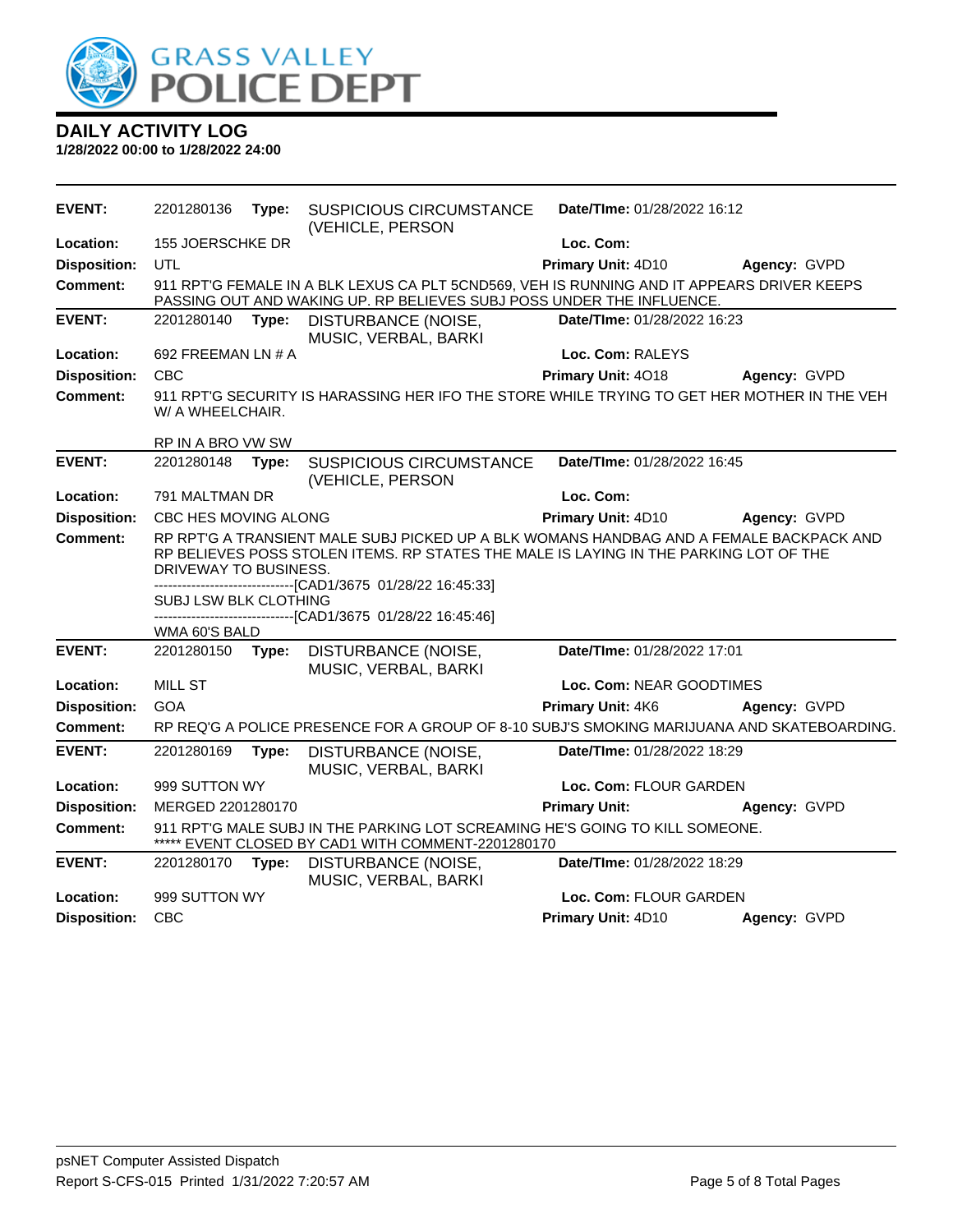

| <b>Comment:</b>     | RP REPORTING WMA WEARING JEANS AND RED/ORG JACKET TAN PANTS IN FRONT OF FLOUR GARDEN<br>YELLING AND THREATENING TO STAB PEOPLE. UNK HBD, UNK 11550, UNK WEAPONS.                   |       |                                                                                                                                                                                                                                         |                             |              |  |  |
|---------------------|------------------------------------------------------------------------------------------------------------------------------------------------------------------------------------|-------|-----------------------------------------------------------------------------------------------------------------------------------------------------------------------------------------------------------------------------------------|-----------------------------|--------------|--|--|
|                     |                                                                                                                                                                                    |       | -------------------------------[MERGED CAD1/3675 01/28/2022 18:30:13]                                                                                                                                                                   |                             |              |  |  |
|                     | MERGED 2201280169 TYPE: DIS<br>LOCATION: 999 SUTTON WY                                                                                                                             |       |                                                                                                                                                                                                                                         |                             |              |  |  |
|                     | <b>FLOUR GARDEN</b>                                                                                                                                                                |       |                                                                                                                                                                                                                                         |                             |              |  |  |
|                     |                                                                                                                                                                                    |       | RP: NAME: ANONYMOUS PHONE: 5258999 (541)                                                                                                                                                                                                |                             |              |  |  |
|                     |                                                                                                                                                                                    |       | COMMENTS: 911 RPT'G MALE SUBJ IN THE PARKING LOT SCREAMING HE'S GOING TO KILL SOMEONE.<br>--------------------------------[CAD2/4085 01/28/22 18:31:29]                                                                                 |                             |              |  |  |
|                     |                                                                                                                                                                                    |       | ADDITIONAL 911 REPORTING SAME, SCREAMING IFO FLOUR GARDEN                                                                                                                                                                               |                             |              |  |  |
|                     | --------------------------------[CAD2/4085 01/28/22 18:32:25]<br>ADDITIONAL 911 REPORTING SAME. SUBJ APPEARS 11550<br>-------------------------------[CAD2/4085 01/28/22 18:32:50] |       |                                                                                                                                                                                                                                         |                             |              |  |  |
|                     |                                                                                                                                                                                    |       |                                                                                                                                                                                                                                         |                             |              |  |  |
|                     |                                                                                                                                                                                    |       | ADDITIONAL 911 REPORTING SAME.                                                                                                                                                                                                          |                             |              |  |  |
|                     |                                                                                                                                                                                    |       | ADDITIONAL RP REPORTING SAME.                                                                                                                                                                                                           |                             |              |  |  |
|                     |                                                                                                                                                                                    |       | --------------------------------[4D10/MDT 01/28/22 18:58]<br>CONTACT MADE WITH SUBJECT. HE WAS JUST LET OUT OF JAIL. WAITING FOR A RIDE FROM HIS MOM.                                                                                   |                             |              |  |  |
|                     | LEFT PARKING AREA. CBC.                                                                                                                                                            |       |                                                                                                                                                                                                                                         |                             |              |  |  |
| <b>EVENT:</b>       |                                                                                                                                                                                    |       | 2201280172 Type: THEFT (GRAND, PETTY, FROM<br><b>MERCHANT</b> )                                                                                                                                                                         | Date/TIme: 01/28/2022 19:02 |              |  |  |
| Location:           | 632 SO AUBURN ST                                                                                                                                                                   |       |                                                                                                                                                                                                                                         | Loc. Com:                   |              |  |  |
| <b>Disposition:</b> | <b>CBC</b>                                                                                                                                                                         |       |                                                                                                                                                                                                                                         | Primary Unit: 4011          | Agency: GVPD |  |  |
| Case No:            | G2200247                                                                                                                                                                           |       |                                                                                                                                                                                                                                         |                             |              |  |  |
| <b>Comment:</b>     |                                                                                                                                                                                    |       | RP REPORTING THEFT OF CELLPHONES BY HIS EX GIRLFRIEND. REQ 10-21<br>-------------------------------[CAD3/4051_01/28/22 19:35:19]                                                                                                        |                             |              |  |  |
| <b>EVENT:</b>       |                                                                                                                                                                                    |       | ISSUED CASE# G2200247 FOR AGENCY GVPD by UNIT 4O11<br>2201280176 Type: DISTURBANCE (NOISE,                                                                                                                                              | Date/TIme: 01/28/2022 19:30 |              |  |  |
|                     |                                                                                                                                                                                    |       | MUSIC, VERBAL, BARKI                                                                                                                                                                                                                    |                             |              |  |  |
| Location:           | 114 STEWART ST # 3                                                                                                                                                                 |       |                                                                                                                                                                                                                                         | Loc. Com:                   |              |  |  |
| <b>Disposition:</b> | <b>CBC</b>                                                                                                                                                                         |       |                                                                                                                                                                                                                                         | <b>Primary Unit: 4K6</b>    | Agency: GVPD |  |  |
| <b>Comment:</b>     |                                                                                                                                                                                    |       | 911 RPTG NEIGHBOR IN APT 1 HARASSING RP CONTINUALLY. REQG 1021                                                                                                                                                                          |                             |              |  |  |
|                     |                                                                                                                                                                                    |       | -------------------------------[4K6/MDT 01/28/22 20:29]<br>CTC MADE W/ RP WHO ADVISED THAT SU HAS PREV COME INTO THEIR APARTMENT AND WATCHES THEM<br>WHEN THEY ARE OUTSIDE. RP REQ OFFICERS CTC SUBJ AND REQ THAT HE LEAVES THEM ALONE. |                             |              |  |  |
|                     |                                                                                                                                                                                    |       | CTC MADE W/SUBJ WHO ADVISED THAT HE WILL AVOID CTC W/RP AND REQ THE SAME FROM THEM.                                                                                                                                                     |                             |              |  |  |
|                     | <b>CBC</b>                                                                                                                                                                         |       |                                                                                                                                                                                                                                         |                             |              |  |  |
| <b>EVENT:</b>       | 2201280180                                                                                                                                                                         |       | Type: DISTURBANCE (NOISE,<br>MUSIC, VERBAL, BARKI                                                                                                                                                                                       | Date/TIme: 01/28/2022 19:42 |              |  |  |
| Location:           | 2033 NEVADA CITY HY                                                                                                                                                                |       |                                                                                                                                                                                                                                         | Loc. Com: DOLLAR GENERAL    |              |  |  |
| <b>Disposition:</b> | UTL                                                                                                                                                                                |       |                                                                                                                                                                                                                                         | Primary Unit: 4020          | Agency: GVPD |  |  |
| <b>Comment:</b>     |                                                                                                                                                                                    |       | 911 REPORTING MALE SUBJ WITH A BASEBALL BAT BEATING ON ELECTRICAL BOXES AND FENCES. WHILE<br>LL, RP STATES HE LEFT TWD LUMBERJACKS, MALE IN BLK HOODIE WITH BASEBALL BAT                                                                |                             |              |  |  |
| <b>EVENT:</b>       | 2201280182                                                                                                                                                                         |       | Type: VEHICLE STOP                                                                                                                                                                                                                      | Date/TIme: 01/28/2022 19:56 |              |  |  |
| Location:           | 244 DORSEY DR                                                                                                                                                                      |       |                                                                                                                                                                                                                                         | Loc. Com: ACR FROM          |              |  |  |
| <b>Disposition:</b> | WA                                                                                                                                                                                 |       |                                                                                                                                                                                                                                         | Primary Unit: 4011          | Agency: GVPD |  |  |
| <b>Comment:</b>     | License: 6GYE517                                                                                                                                                                   |       | -------------------------------[CAD3/4051_01/28/22 19:56:28]                                                                                                                                                                            |                             |              |  |  |
|                     |                                                                                                                                                                                    |       | EVENT LOCATION CHANGED FROM 244 DORSEY                                                                                                                                                                                                  |                             |              |  |  |
| <b>EVENT:</b>       | 2201280185                                                                                                                                                                         | Type: | VEH CITES, VIN, TOWS, DUI                                                                                                                                                                                                               | Date/TIme: 01/28/2022 20:18 |              |  |  |
| Location:           | 360 SUTTON WY                                                                                                                                                                      |       |                                                                                                                                                                                                                                         | Loc. Com:                   |              |  |  |
| <b>Disposition:</b> | <b>RPT</b>                                                                                                                                                                         |       |                                                                                                                                                                                                                                         | Primary Unit: 4020          | Agency: GVPD |  |  |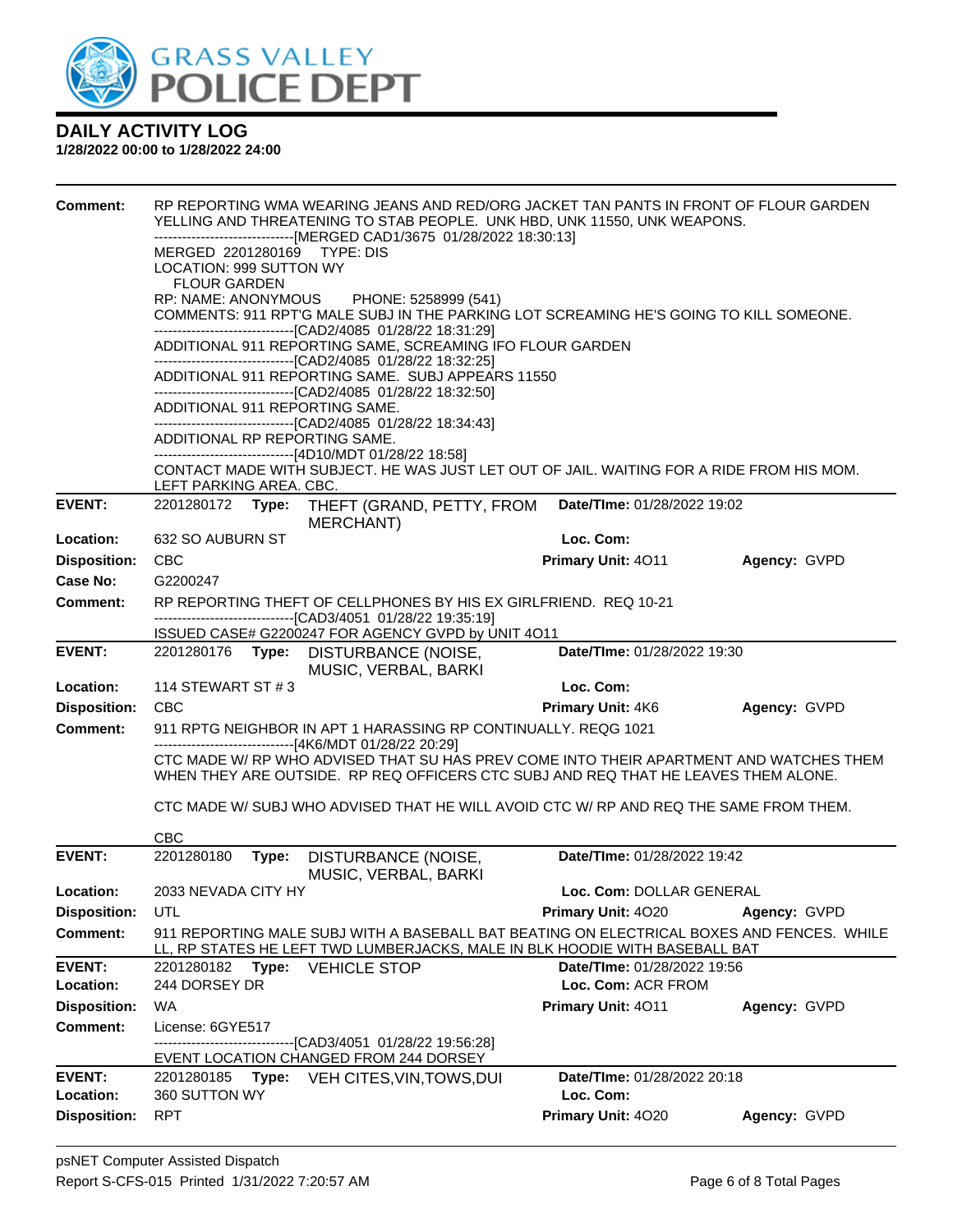

#### **1/28/2022 00:00 to 1/28/2022 24:00**

| Case No:                   | G2200248                                                                                                                                                                                                                                      |       |                                                                                                                                                                                                                                       |                                                          |              |  |  |
|----------------------------|-----------------------------------------------------------------------------------------------------------------------------------------------------------------------------------------------------------------------------------------------|-------|---------------------------------------------------------------------------------------------------------------------------------------------------------------------------------------------------------------------------------------|----------------------------------------------------------|--------------|--|--|
| <b>Comment:</b>            | -------------------------------[CAD3/4051_01/28/22 20:22:02]<br>EVENT CALL TYPE CHANGED FROM SUBJ STOP<br>EVENT LOCATION CHANGED FROM 360 SUTTON                                                                                              |       |                                                                                                                                                                                                                                       |                                                          |              |  |  |
|                            | -------------------------------[CAD1/4085 01/28/22 20:27:46]<br>TOW ASSIGNED-GOLD COUNTRY TOW, 1025 IDAHO MARYLAND DR, GRASS VALLEY, 5309555653,<br>--------------------------------[CAD1/4085 01/28/22 20:27:57]<br>GOLD COUNTRY ETA 10 MINS |       |                                                                                                                                                                                                                                       |                                                          |              |  |  |
|                            |                                                                                                                                                                                                                                               |       |                                                                                                                                                                                                                                       |                                                          |              |  |  |
|                            | -------------------------------[CAD3/4051_01/28/22 20:32:14]<br>ISSUED CASE# G2200248 FOR AGENCY GVPD by UNIT 4O20<br>-------------------------------[CAD3/4051_01/28/22 21:54:24]                                                            |       |                                                                                                                                                                                                                                       |                                                          |              |  |  |
|                            | FCN/3702202804584                                                                                                                                                                                                                             |       |                                                                                                                                                                                                                                       |                                                          |              |  |  |
| <b>EVENT:</b>              | 2201280187                                                                                                                                                                                                                                    |       | Type: ALARMS (SILENT, AUDIBLE,<br><b>COMMERCIAL, RES</b>                                                                                                                                                                              | <b>Date/TIme: 01/28/2022 20:32</b>                       |              |  |  |
| Location:                  | 1000 PLAZA DR                                                                                                                                                                                                                                 |       |                                                                                                                                                                                                                                       | Loc. Com: SIERRA CENTRAL CREDIT UNION                    |              |  |  |
| <b>Disposition:</b>        | <b>FA BLDG SECURE</b>                                                                                                                                                                                                                         |       |                                                                                                                                                                                                                                       | <b>Primary Unit: 4K6</b>                                 | Agency: GVPD |  |  |
| <b>Comment:</b>            |                                                                                                                                                                                                                                               |       | CASHROOM DOOR VAULT/CASHROOM MOTION VAULT, AUDIBLE, RESP PENDING, OP 010657                                                                                                                                                           |                                                          |              |  |  |
| <b>EVENT:</b><br>Location: | 804 SUTTON WY                                                                                                                                                                                                                                 |       | 2201280189 Type: SUBJECT STOP                                                                                                                                                                                                         | Date/TIme: 01/28/2022 20:38<br>Loc. Com: BANK OF AMERICA |              |  |  |
| <b>Disposition:</b>        | <b>CBC</b>                                                                                                                                                                                                                                    |       |                                                                                                                                                                                                                                       | Primary Unit: 4K6                                        | Agency: GVPD |  |  |
| <b>Comment:</b>            |                                                                                                                                                                                                                                               |       | ---------------------------------[CAD3/4051_01/28/22_20:39:52]<br>EVENT LOCATION CHANGED FROM B OF A                                                                                                                                  |                                                          |              |  |  |
| <b>EVENT:</b>              |                                                                                                                                                                                                                                               |       | 2201280192 Type: SUSPICIOUS CIRCUMSTANCE<br>(VEHICLE, PERSON                                                                                                                                                                          | Date/TIme: 01/28/2022 20:46                              |              |  |  |
| Location:                  | 867 SUTTON WY                                                                                                                                                                                                                                 |       |                                                                                                                                                                                                                                       | Loc. Com: SAFEWAY                                        |              |  |  |
| <b>Disposition:</b>        | <b>CBC</b>                                                                                                                                                                                                                                    |       |                                                                                                                                                                                                                                       | Primary Unit: 4020                                       | Agency: GVPD |  |  |
| <b>Comment:</b>            | SUBJECT AND HAS NO FURTHER                                                                                                                                                                                                                    |       | RP REPORITNG MALE IN PARKING LOT STATED HIS CAR WAS BROKEN INTO AND IS RUNNING AROUND THE<br>PARKING LOT, WMA GRY MUSTACHE AND GOATEE IN GRN JACKET. RP DID NOT WANT TO APPROACH                                                      |                                                          |              |  |  |
| <b>EVENT:</b>              | 2201280193                                                                                                                                                                                                                                    |       | Type: ALARMS (SILENT, AUDIBLE,<br><b>COMMERCIAL, RES</b>                                                                                                                                                                              | Date/TIme: 01/28/2022 20:47                              |              |  |  |
| Location:                  | 1000 PLAZA DR                                                                                                                                                                                                                                 |       |                                                                                                                                                                                                                                       | Loc. Com: SIERRA CENTRAL CREDIT UNION                    |              |  |  |
| <b>Disposition:</b>        | <b>CNOP</b>                                                                                                                                                                                                                                   |       |                                                                                                                                                                                                                                       | Primary Unit: 4020                                       | Agency: GVPD |  |  |
| <b>Comment:</b>            |                                                                                                                                                                                                                                               |       | CASH ROOM DOOR VAULT, AUD, RESP PENDING, OP 8682                                                                                                                                                                                      |                                                          |              |  |  |
| <b>EVENT:</b>              | 2201280199                                                                                                                                                                                                                                    | Type: | <b>SUSPICIOUS CIRCUMSTANCE</b><br>(VEHICLE, PERSON                                                                                                                                                                                    | Date/TIme: 01/28/2022 21:12                              |              |  |  |
| Location:                  | 1025 IDAHO MARYLAND RD                                                                                                                                                                                                                        |       |                                                                                                                                                                                                                                       | Loc. Com: GOLD COUNTRY TOW                               |              |  |  |
| <b>Disposition:</b>        | CBC                                                                                                                                                                                                                                           |       |                                                                                                                                                                                                                                       | <b>Primary Unit: 4K6</b>                                 | Agency: GVPD |  |  |
| Comment:                   |                                                                                                                                                                                                                                               |       | RP REPORTING WMA CURLY HAIR LONG SLEEVE RED SHIRT SKULKING AROUND NEAR THEIR YARD. RP<br>STATES THAT SAME SUBJ WAS SEEN NEAR THE VEH THEY JUST TOWED FOR GVPD WHEN THEY PICKED IT<br>UP AND FIND IT SUS. REQ AREA CHECK               |                                                          |              |  |  |
| <b>EVENT:</b>              | 2201280204                                                                                                                                                                                                                                    | Type: | <b>SUSPICIOUS CIRCUMSTANCE</b><br>(VEHICLE, PERSON                                                                                                                                                                                    | Date/TIme: 01/28/2022 21:54                              |              |  |  |
| Location:                  | 228 SO CHURCH ST # 1                                                                                                                                                                                                                          |       |                                                                                                                                                                                                                                       | Loc. Com: UNIT BELOW                                     |              |  |  |
| <b>Disposition:</b>        | <b>CBC</b>                                                                                                                                                                                                                                    |       |                                                                                                                                                                                                                                       | Primary Unit: 403                                        | Agency: GVPD |  |  |
| <b>Comment:</b>            |                                                                                                                                                                                                                                               |       | RP REPORTING SHE IS HEARING BANGING NOISES COMING FROM THE APARTMENT BELOW HER, SOUNDS<br>LIKE POSSIBLY HAMMERING. RP STATES THAT SHE DOES NOT HEAR ANYONE IN DISTRESS, BUT FINDS IT<br>ODD THAT THERE IS THIS BANGING AT 2200 HOURS. |                                                          |              |  |  |
| <b>EVENT:</b>              | 2201280207                                                                                                                                                                                                                                    | Type: | <b>ORDINANCES</b><br>(COUNTY/MUNICIPAL)                                                                                                                                                                                               | Date/TIme: 01/28/2022 22:22                              |              |  |  |
| Location:                  | 867 SUTTON WY                                                                                                                                                                                                                                 |       |                                                                                                                                                                                                                                       | Loc. Com: SAFEWAY                                        |              |  |  |

psNET Computer Assisted Dispatch Report S-CFS-015 Printed 1/31/2022 7:20:57 AM Page 7 of 8 Total Pages